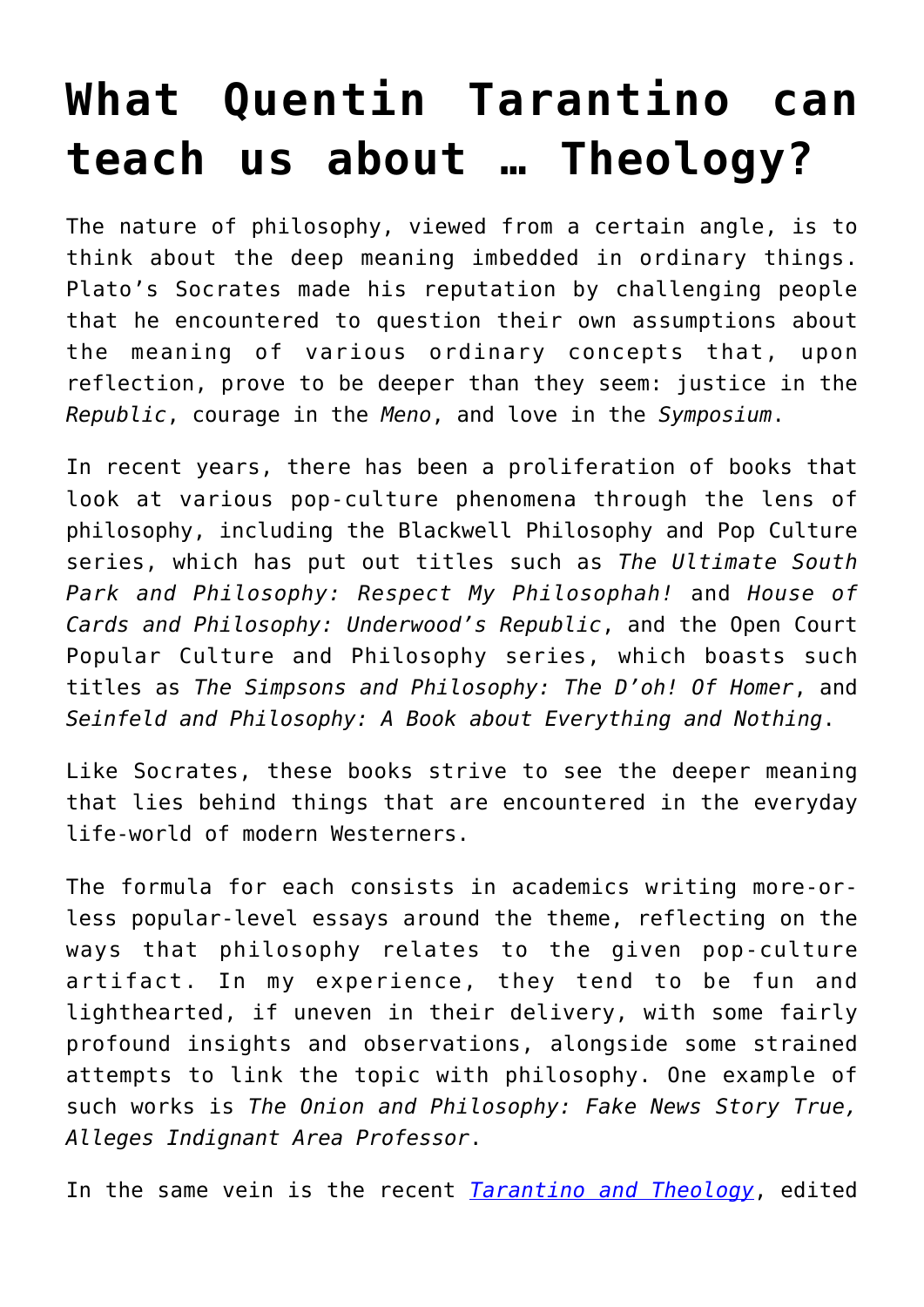by Jonathan L. Walls, a film writer and director who lives in Los Angeles, and Jerry L. Walls, Professor of Philosophy and Scholar-in-Residence at Houston Baptist University. The former has previously contributed an essay to *The Ultimate Harry Potter and Philosophy: Hogwarts for Muggles* and is the editor of *The Legend of Zelda and Philosophy*, and therefore has some experience in the genre.

*Tarantino and Theology* is a fun examination of theological themes through the lens of the movies of writer/director Quentin Tarantino. Mr. Tarantino first gained fame in the early 1990s with such films as *Reservoir Dogs* (1992), *True Romance* (1993), and *Pulp Fiction* (1994), and he continues to make movies such as the more recent *Inglourious Bastards* (2009), and *Django Unchained* (2012).

Dark, violent, and vulgar, Mr. Tarantino's movies are hardly the first thing one might think of when looking to derive theological reflection. But, as Johnathan Walls' introduction notes, "If Christian theology is correct in its fundamental assumption that God exists and created all things, then there will be traces of theological truth to be found everywhere, including some surprising places." Even, one presumes, in the movies of Quentin Tarantino. And the contributors certainly make a compelling effort to show where and how.

In keeping with the genre, *Tarantino and Theology* does not take itself too seriously most of the time. But make no mistake: the contributors are, by and large, highly credentialed and serious theologians and philosophers. As such, there are moments of deep and deadly serious theological and philosophical reflection.

Brett McCraken discusses the "incarnational aesthetic of Quentin Tarantino" and reminds the reader of the centrality of the body in Christianity, including, of course, the Incarnation and the Eucharist. Jonathan Walls uses a scene from *Pulp Fiction* to discuss the nature of miracles. Lawson G.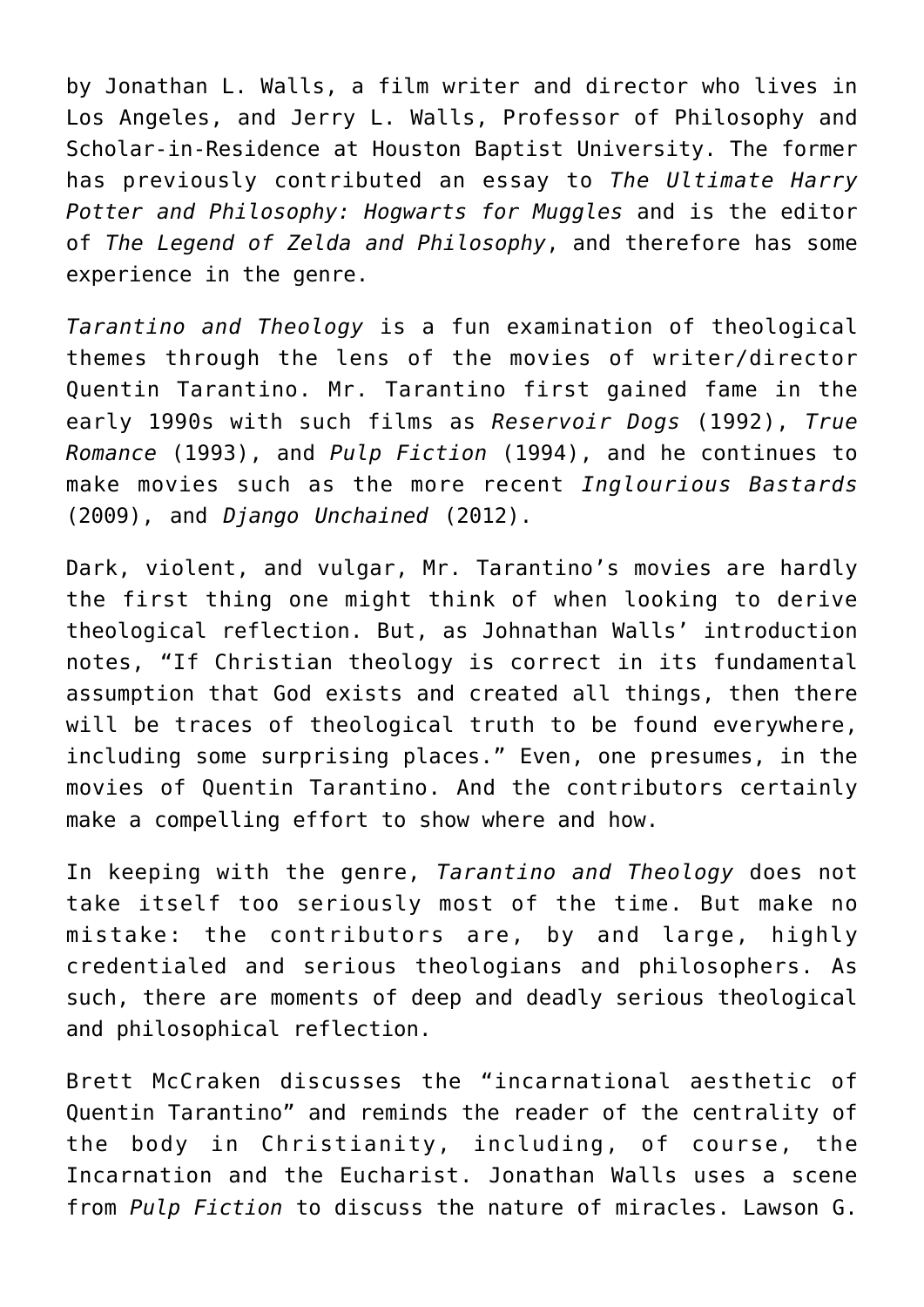Stone compares the heroine of *Kill Bill* to heroes drawn from the Old Testament, from the *Iliad*, and from *Beowulf*, reminding us that often the greatest of cultural achievements are bloodsoaked, and that a thorough look at the human condition will not ignore these aspects. Rebecca Ver Straten-McSparran explicates the meaning of blood as a symbol in Mr. Tarantino's films, noting the centrality of Christ's blood in Christianity as a sign of new life.

The book is uneven at times, to be sure. Some essays seem somewhat strained, striving to make perhaps implausible connections, and others are difficult to understand or follow if you have not seen the movies they discuss.For example, I have not seen *Jackie Brown*, and hence Ben Avery's "*Jackie Brown*'s Four Loves: An Exploration of the Characters and the Relationships of *Jackie Brown* through C.S. Lewis' *The Four Loves*" was largely inaccessible to me—a failing on my part, not the author's, I'm sure. But all have important insights. (It is worth noting, by the way, that the essays utilize uncensored quotations from Tarantino movies, and therefore one encounters vulgarities).

Still, the book is a good example of how Christians can point to and engage with the truths contained in all things and thereby work to "redeem the time," as St. Paul admonishes in his letter to the Ephesians. By demonstrating how theological truths pervade all things—even things as unlikely as the movies of Quentin Tarantino—this book helps to show that, no matter how decadent the culture might be, we are never far from these all-pervading truths, and renewal is always possible. As Russell Kirk used to say "cheerfulness keeps breaking in."

*[This article](http://www.theimaginativeconservative.org/2016/07/redeeming-quentin-tarantino.html) was reprinted with permission from the [Imaginative Conservative.](http://www.theimaginativeconservative.org/)* 

—